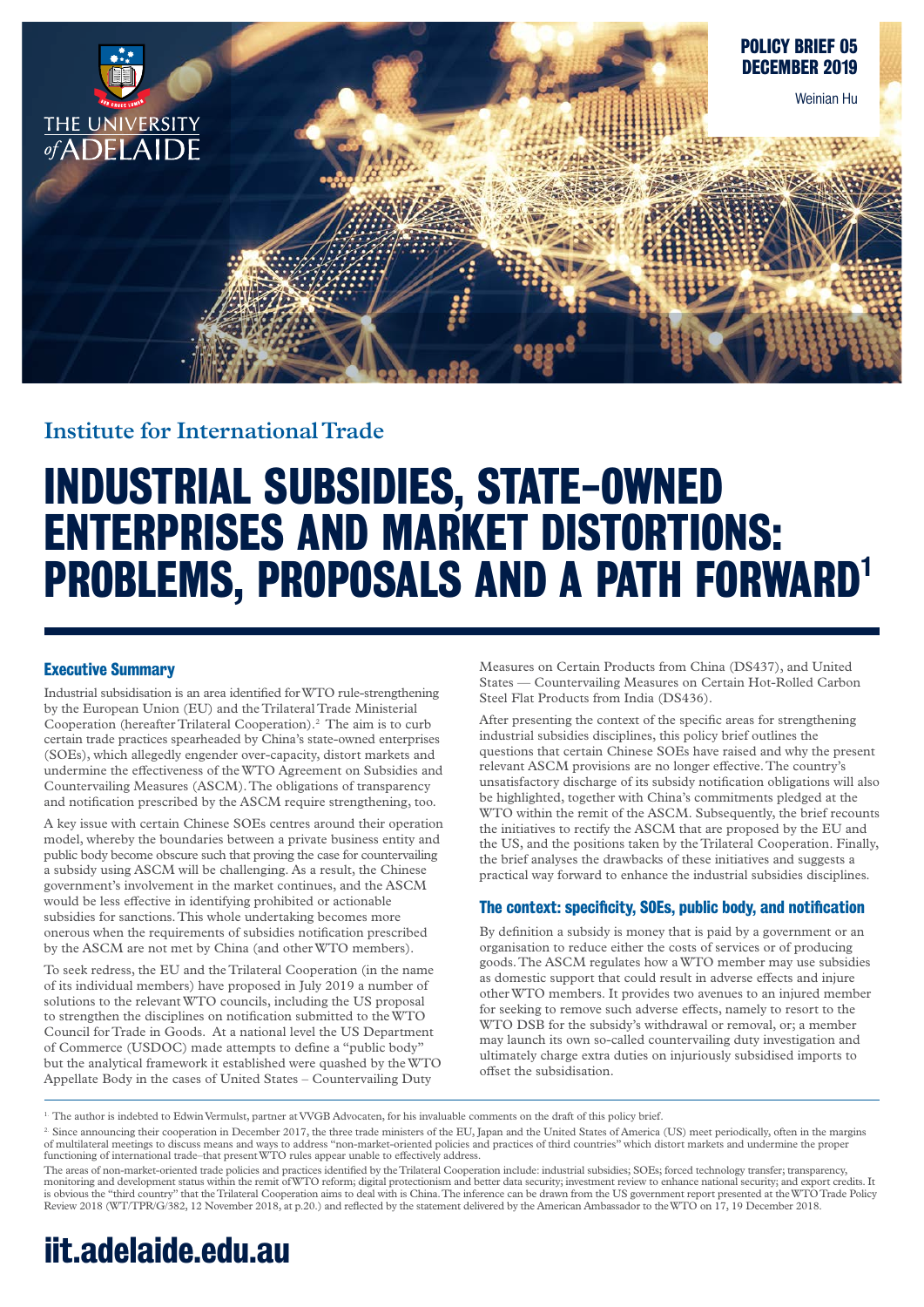

#### **Specificity**

ASCM disciplines will be triggered when a subsidy is prohibited or actionable. By virtue of Article 3 of the ASCM subsidies are prohibited outright if they are granted for the purposes of supporting exports, or for the use of domestic over imported goods. Actionable subsidies are those subsidies that cause adverse effects to a member's interests. Therefore it is essential to identify the nature of a subsidy. Before this is possible one must first ensure that a subsidy exists and that it is specific. This prerequisite requires a three-step test.

The first step is to establish the identity of the provider so that a subsidy can be deemed to exist. In accordance with Article 1.1(a) (1) of the ASCM, a financial contribution must be provided by a government or any public body within the territory of a member that confers a benefit has the potential to qualify as a subsidy. The next step is to examine the identity of the recipient of a subsidy and to ascertain if it is an enterprise, industry, group of enterprises or group of industries, referred to as "certain enterprises" by Article 2.1, within the jurisdiction of the granting authority. After establishing recipient identity, the third step is to examine how a subsidy is granted in order to decide the specificity of the subsidy. This can be done by checking against the six scenarios prescribed by Articles 2.1-3 of the ASCM. For example, a subsidy is deemed specific if it grants explicitly limited access to certain enterprises only.

#### **SOEs and the definition of "public body"**

For the purpose of Article 1.1(a)(1) of the ASCM, "government" includes "government" and "public body". However, while "government" is a straightforward concept, "public body" is not. The ASCM does not lay down the definition of "public body" and the WTO has no rules to govern an entity outside of the government, with ties to it, that provides subsidies to a "certain enterprise" within the jurisdiction of the "public body" in question. This silence causes problems when an SOE acts as a government agent by undertaking governmental functions. When such a situation arises, does the SOE in question remain a company or has it become a public body? Examples in this regard are when a state bank provides preferential loans to other SOEs; or when one SOE sells assets below-market price to another. So far, the Appellate Body has only provided guidance on this question but not a definitive answer.

In United States — Countervailing Duty Measures on Certain Products from China (DS437) the WTO Appellate Body decided that

the concept of "public body" is subject to interpretation, on an entityto-entity, state-to-state, and case-by-case basis. In this particular case the USDOC was found acting inconsistently with Article 1.1(a) (1) of the ASCM when it determined that certain Chinese SOEs were "public bodies" based solely on the grounds they were majority owned, or otherwise controlled, by the Government of China. The panel also found the USDOC's "rebuttable presumption" approach to determine whether an SOE is a "public body" to be inconsistent with Article  $1.1(a)(1)$  of the Agreement.<sup>3</sup> In United States — Countervailing Measures on Certain Hot-Rolled Carbon Steel Flat Products from India (DS436), it was also established that a government's "meaningful control", by ownership and other factors, would not automatically give rise to the constitution of a public body.4

#### **Notification**

Articles 25.1-6 of the ASCM specify the timing (by 30 June each year) and requirements concerning content and format for notification. In particular, Article 25.3 prescribes that members should submit sufficiently specific notifications to enable other members to evaluate the trade effects and to understand the operation of notified subsidy programmes. Compliance is poor in general and has deteriorated in recent years, as described by the EU in its 2018 Concept Paper *WTO modernisation – Introduction to future EU proposals*. Without due notification, prohibited and actionable subsidies would more easily escape sanctions putting the effectiveness of the ASCM in doubt.

#### **Certain Chinese SOEs' identity, operation model, and the country's compliance with notification obligations**

Based on the context just described, the challenges confronted by the ASCM vis-à-vis China are three-fold:

- 1. Identifying when SOEs are acting as a public body.
- 2. Assessing the true extent of government's interference in the market through SOEs.
- 3. Weak compliance with regard to ASCM notification obligations.

#### **The challenge of identifying a public body**

The Chinese government has engaged market-orientated reforms in its SOE sector over the past four decades<sup>5</sup>, with considerable successes.<sup>6</sup> Nevertheless, the government has not completely withdrawn from the market due to its substantial SOE presence in

<sup>&</sup>lt;sup>3.</sup> On other issues, the US Department of Commerce was found to have acted in consistency with the relevant provisions of the ASCM. This includes, benefit benchmark, specificity, "facts available" and export restraints. https://www.wto.org/english/tratop\_e/dispu\_e/cases\_e/ds437\_e.htm, accessed 3 October 2019.

<sup>4.</sup> https://www.wto.org/english/tratop\_e/dispu\_e/cases\_e/ds436\_e.htm, accessed 19 December 2019.

<sup>5.</sup> SOE reform took place in stages. The first stage, starting towards the end of 1980s, focused on "decentralisation and profit-sharing" when the SOEs and employees began to have autonomy in making operational decisions as well as in enjoying profits. Reforms in the second stage (1987-92) saw SOE ownership separated from management to provide further operational autonomy. The third stage consisted of restructuring and converting them into modern corporate entities (e.g. joint stock companies), while the government only sought to exercise its control over large monopolies and strategic resource sectors. See Pelkmans J., Hu W. and Francois J., Tomorrow's Silk Road, accessing an EU-China free trade agreement, CEPS and Rowman and Littlefield International, London (2018), at p.188.

<sup>6.</sup> For example, some SOEs are nowadays in the higher echelons of the Global Fortune 500. The SINOPEC Group, China National Petroleum and State Grid rank second, fourth and fifth, respectively on the list of Fortune Global 500 (2019). All of them are SOEs.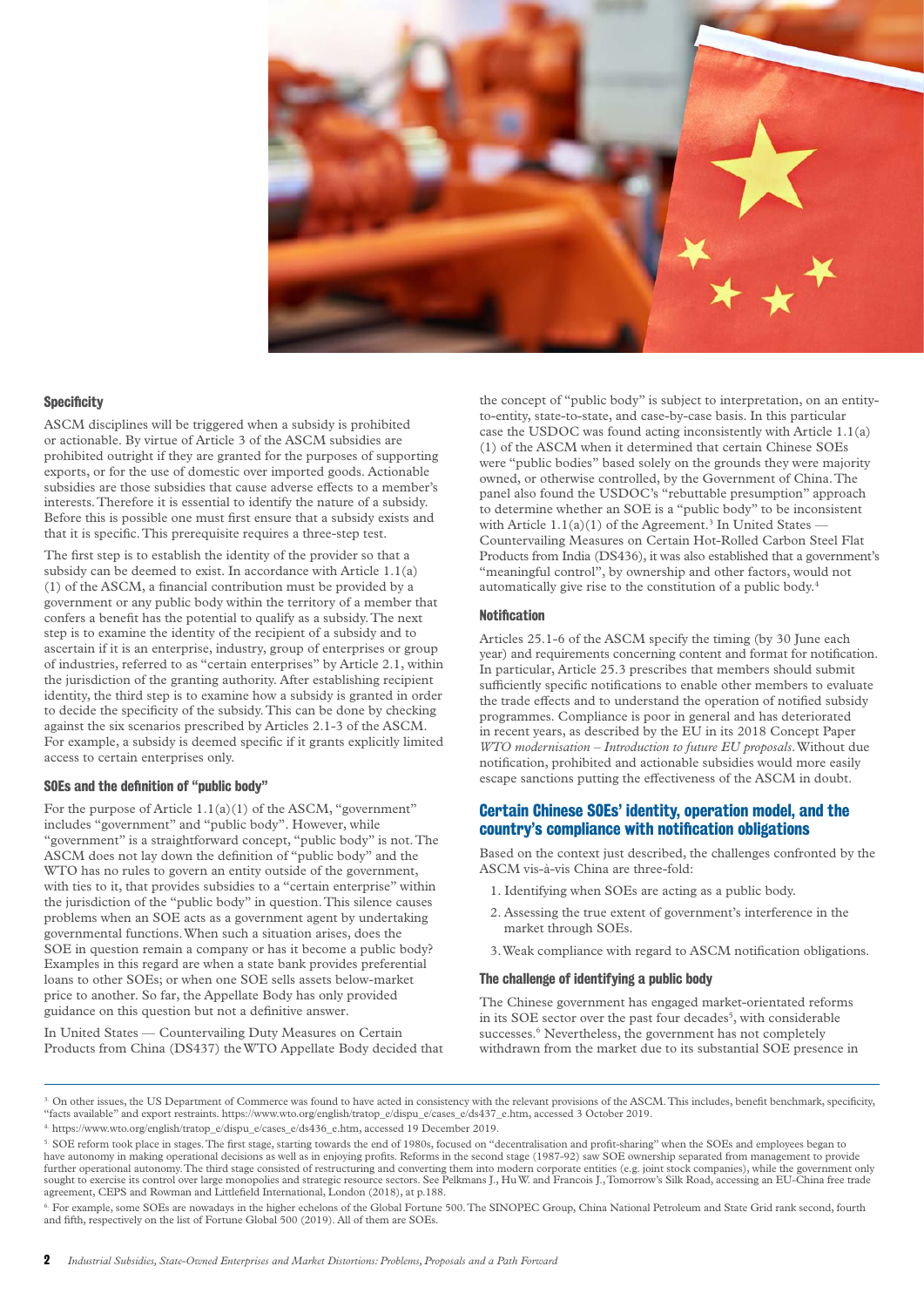key sectors, with the upshot being that the identity of these SOEs can ambiguously straddle the line between a business entity and a public body. Consequently, proving that a given SOE is acting as a public body becomes a challenge. A typical example would involve a state-owned bank listed in the world's major stock exchange markets, and therefore classed as a commercial entity, providing lending with below-market interest rates and the automatic rolling over of unpaid principal and interest for national development reasons, but which would not be in the commercial interests of the bank. For the purpose of identifying a subsidy in this example it is not especially difficult to determine a state bank as a public body. This is because their governmental function is often stated in the statutes and therefore easy to prove. For example, the business overview of the Industrial and Commercial Bank of China (ICBC) contains the goal "to support the supply-side structural reform and economic transformation"7 . Rather, it is the non-financial SOEs' ambiguous identity that makes identifying them as "public body" a cumbersome undertaking. Many Chinese SOEs are not explicitly designated by the government to implement national economic, social, development or industrial policies, but may nevertheless fulfil such a role, rendering them possible public bodies.

#### **The government's interference in the market through the SOEs**

When SOEs serve as public bodies, the government could influence the functioning of the market. For example, the State-owned Asset Supervision and Administration Commission (SASAC) functions as a regulator, investor and business operator acting as the government's agent in non-financial markets at home and abroad, with the structure duplicated at local levels. The Central Huijin Limited (Huijin) shares the same operation model with SASAC, and is in control of the state-owned financial institutions (**Box 1**). In addition

## **BOX 1: THE OPERATION MODELS OF SASAC AND HUIJIN**

to these bodies, the Ministry of Finance (MOF) also regulates some enterprises subordinate to central administrative institutions, such as China Publishing Group Corp., some financial enterprises, and the SOEs having financial relations with the MOF.

#### **Notification**

Possible distortions in the market caused by the SOEs' opaque identity and operation model become more difficult to detect when China's subsidy notifications do not meet the requirements prescribed by the ASCM. For example, according to the 2018 WTO Trade Policy Review China's subsidies, notifications are generally delayed for years, with missing information and the notifications submitted not going beyond the notified programmes. However, it is known that China has continued to provide substantial support for a number of sectors, including intelligent manufacturing, advanced technologies, new energy vehicles and fisheries. The WTO Secretariat further stated that "some notifications including those on statetrading enterprises, domestic support, and subsidies provided by the central government remain pending".9

#### **China's WTO accession commitments on SOEs' operation model and subsidies notification**

The realities just described are in marked contrast to China's WTO accession commitments.

With regard to the SOEs' operation, China stated at its WTO accession that SOEs would be reformed by "a separation of government from enterprise", and the growth of the state-owned sector would occur through independent operation and competitive market discipline.<sup>10</sup>

#### **SASAC**

Established in 2003 as a ministerial agency under the direct supervision of the State Council, SASAC is responsible for managing government assets and reform of non-financial SOEs at the central level. SASAC's basic function includes drafting laws, regulations and departmental rules relating to the management of state-owned assets, and representing the government in performing investor functions in state-invested enterprises (SIEs8); other departments or agencies may also be authorised to do so. These commissions, departments and agencies are collectively referred to as "agencies performing investor functions". Over the years, SASAC has been reducing the number of central-level non-financial SOEs under its control from about 150 to 96 (as at December 2019). However, SASAC is still the world's largest controlling shareholder. SASAC's all-encompassing authorities are bestowed by the Law on State-owned Assets of Enterprises, which came into force in 2008. The law aims to consolidate and develop China's SOE assets and enable SOEs to play a dominant role in the national economy, especially in key sectors. Specific provisions of the law are designed to reduce administrative interference in SIE and require the government to perform its investor function according to law. Still, the State Council may decide on merger, separation, dissolution or bankruptcy of SIEs in which the state has a controlling stake, and other important matters need to be reported or approved by the government (Article 34). Agencies performing investor functions are also entitled to appoint and remove an SIE's management or make suggestions on such appointments and removals (Article 22).

#### **Huijin**

Established in 2003, the principal shareholder rights of Huijin are exercised by the State Council. The financial institutions controlled by Huijin, including some of the world's largest banks such as the ICBC, typically undertake policy lending to SOEs to launch national industrial strategies, such as the *Made in China 2025* strategy. This lending allegedly may include preferential loans to SOEs, automatic rollover of unpaid principal and interest, forgiven and non-performing loans, and selective use of below-market interest rates.

<sup>7.</sup> http://icbc.com.cn/ICBC/EN/AboutUs/BriefIntroduction/, accessed 11 December 2019.

<sup>8.</sup> According to Article 5 of the Law on State-owned Assets of Enterprises, state-invested enterprises refer to wholly state-owned enterprises and companies, state holding companies, and companies in which the state holds shares.

<sup>9.</sup> See Trade Policy Review, Report by the Secretariat, China, WT/TPR/S/375, 6 June 2018, at pp.12, 34.

<sup>&</sup>lt;sup>10.</sup> See Report of the Working Party on the Accession of China, WT/ACC/CHN/49, 1 October 2001, at pp.1,2.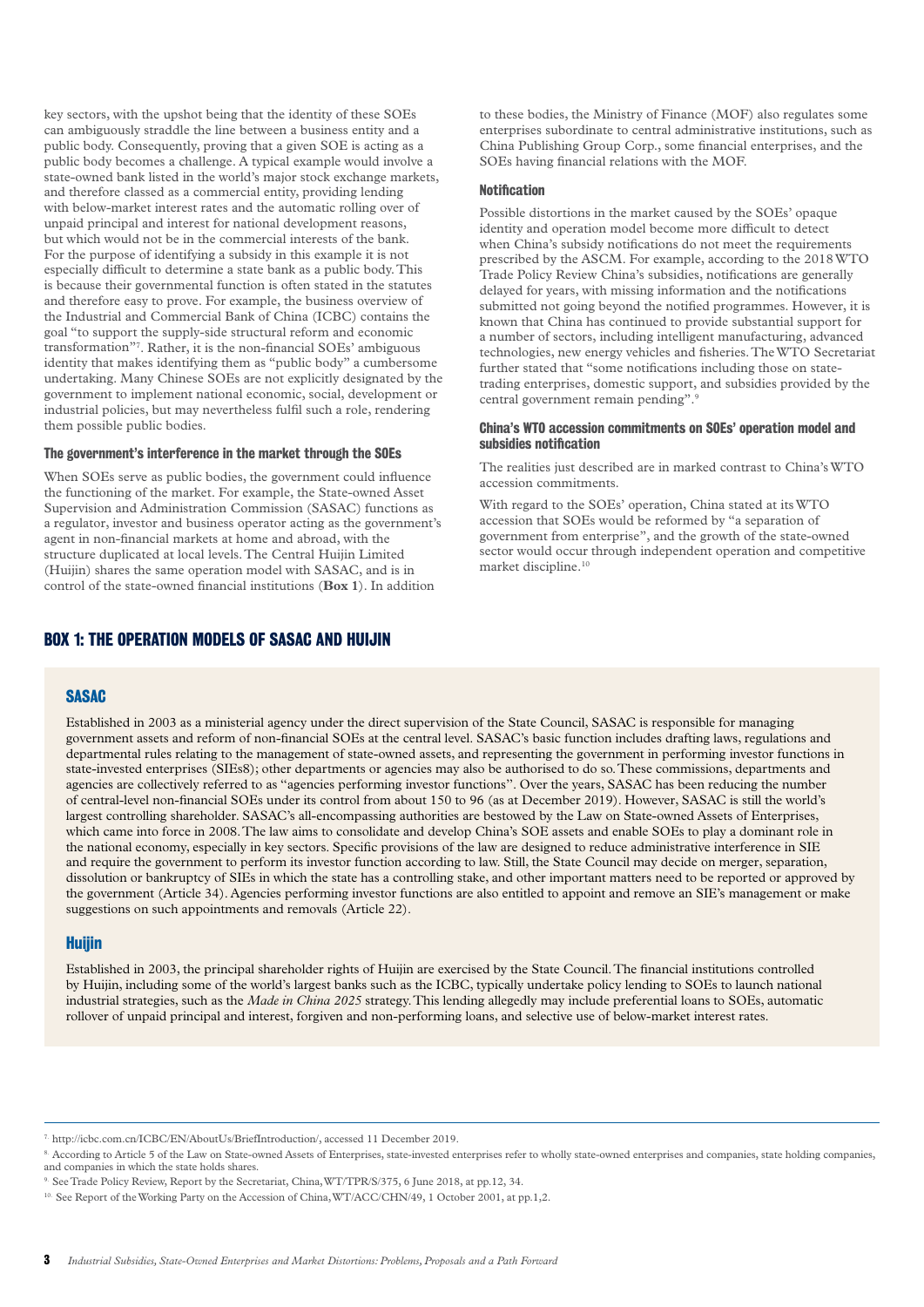China also committed to reforms whereby the government would no longer directly administer the human, finance and material resources, and operational activities such as production, supply and marketing.

Rather the state-owned banks were to be commercialised and lending to SOEs would take place exclusively under market conditions. With regard to financial contributions provided by SOEs, including stateowned banks, China committed that SOEs, including banks, should be run on a commercial basis and be responsible for their own profits and losses.<sup>11</sup>

For subsidies notification obligations within the remit of the ASCM, China committed that subsidies provided to SOEs would be viewed as specific if, for example, SOEs are the predominant recipients of such subsidies or SOEs receive disproportionately large amounts of such subsidies. And, overall, the government committed to notify any subsidy programme at all levels of government, including subsidies provided at provincial level and at lower administrative level, and in law or in fact. China also pledged that the information provided in notifications should be as specific as possible, and to progressively work towards full notification<sup>12</sup> of subsidies as required by Article  $25$ of the ASCM and Annexes 5A and 5B of its Accession Protocol.<sup>1</sup>

Given China's unfulfilled WTO accession commitments under the ASCM and its leading position in international trade nowadays, meaning more damages to the international trade order may be caused as a result, to redress the EU has proposed a number of initiatives for modernising the relevant provisions of the ASCM. Likewise, the reform aim raised by the Trilateral Cooperation directly aim at China.

## **The EU's attempt to modernise relevant rules on industrial subsidy**

Within the remit of the ASCM, the EU's reform aim is three-fold:

- 1. To improve transparency and subsidies notification.
- 2. To better capture SOEs when they are an instrument for the state to decisively govern and influence the economy, often with market distortive effects.
- 3. To capture more effectively the most trade-distortive types of subsidies.14

#### **Transparency and notifications**

The EU has proposed creating incentives for WTO members to fully comply with their notification obligations. To achieve this objective the EU suggests to install a general rebuttable presumption procedure. This means if a subsidy is not notified or is counter-notified, the financial contribution in question would be presumed to be a subsidy or even be presumed to be a subsidy causing serious prejudice.15

On behalf of the three partners of the Trilateral Cooperation and a few other members, the US submitted a proposal to the Council for Trade in Goods (dated 27 June 2019), which has introduced a number of punitive administrative measures across a list of agreements and understandings administered by the Council for enhanced disciplines when notification obligations are not met.<sup>16</sup>

#### **SOEs and public body**

To better capture SOEs when they serve as public bodies, the EU aims to clarify what constitutes a public body, on the basis of a case-by-case analysis to determine whether a state-owned or a statecontrolled enterprise performs a government function or furthers a government policy, as well as how to assess whether a member exercises meaningful control over the enterprise in question.<sup>17</sup>

#### **Capture more effectively the most trade-distortive types of subsidies**

This component of the ASCM reform aims to effectively capture some actionable subsidies that currently may be able to escape the disciplines yet contribute to serious trade distortion. At the moment, to prove injury a member must establish the adverse effects caused by a subsidy, the injuries suffered, and the causal link between the two, which is an onerous process. The EU therefore has proposed to subject certain types of subsidies, which are in principle permissible under the current rules to stricter rules by, for example, expanding the list of prohibited subsidies or by creating a rebuttable presumption of serious prejudice similar to the lapsed Article 6.1 of the ASCM.<sup>1</sup>

#### **Drawbacks of the initiatives and a practical way forward**

Despite the EU's initiatives generally being in agreement with the Trilateral Cooperation's position, the three partners are yet to reach common ground with regard to an expanded list of prohibited subsidies, and to agree on what is absolutely prohibited and what could be admissible but with qualifications. For example, the US requested to prohibit all subsidies while the EU proposed to exempt certain types, while Japan wanted to keep those subsidies granted at provincial level. Therefore, it is necessary to scrutinise some drawbacks of the different reform initiatives before contemplating a way forward. Drawbacks of the different reform initiatives First of all, any rule changing at the WTO will be time consuming and a long process. Within the present context, establishing a general rebuttable presumption procedure for enhanced notification disciplines requires an amendment of Article 25.7 of the ASCM.<sup>19</sup> This will certainly be a very long process for consensus to be reached, and then awaiting

<sup>13.</sup> See Report of the Working Party on the Accession of China, WT/ACC/CHN/49, 1 October 2001, at pp.34,78.

<sup>&</sup>lt;sup>11.</sup> See Report of the Working Party on the Accession of China, WT/ACC/CHN/49, 1 October, at pp.8,9,34.

<sup>12. &</sup>quot;Full notification" refers to the examples of subsidies that are not in Annexes 5A (Notification Pursuant to Article XXV of the Agreement on Subsidies and Countervailing Measures), nor in 5B (Subsidies to be Phased Out) of the Report of the Working Party on the Accession of China, but members made queries against the comprehensiveness of China's notifications, as noted in the Working Party's Report. The examples of "full notification" include: state support through the banking system, notably government-owned banks, in the form of policy loans, the automatic rollover of unpaid principal and interest, forgiven and non-performing loans, and the selective use of below-market interest rates. Some members also referred to unreported tax subsidies, investment subsidies and subsidies provided by subnational governments, some of which favoured exporting firms. Other members mentioned subsidies granted to the telec

<sup>14.</sup> See WTO modernisation – introduction to future EU proposals – concept note, 18 September 2018. https://trade.ec.europa.eu/doclib/docs/2018/september/tradoc\_157331.pdf, accessed 9 December 2019.

<sup>&</sup>lt;sup>15.</sup> See Improving Disciplines on Subsidies Notification, TN/RL/GEN/188, 30 May 2017.

<sup>16.</sup> See Procedures to Enhance Transparency and Strengthen Notification Requirements under WTO Agreements, JOB/GC/204/Rev.2, JOB/CTG/14/Rev.2, 27 June 2019. This proposal, co-sponsored by Argentina, Australia, Canada, Costa Rica, the EU, Japan, New Zealand and Chinese Taipei, is intended to apply to 14 agreements and decisions overseen by the 12 committees under the Goods Council, including agreements on agriculture, market access, subsidies, anti-dumping measures, safeguards, state trading, import licensing, sanitary and phytosanitary measures, technical barriers to trade, rules of origin, etc.

<sup>17.</sup> See WTO modernisation – introduction to future EU proposals – concept note, 18 September 2018. https://trade.ec.europa.eu/doclib/docs/2018/september/tradoc\_157331.pdf, accessed 9 December 2019.

<sup>&</sup>lt;sup>18</sup> Article 6.1 of the ASCM prescribes four scenarios upon which serious prejudice to the interests of another member will be deemed to exist, including the total ad valorem subsidisation of a product exceeding five per cent, and subsidies to cover operating losses sustained by an industry.

<sup>&</sup>lt;sup>19.</sup> This is because Article 25.7 of the ASCM holds notification of a subsidy measure without prejudice. But in the light of a possible "rebuttable presumption", a subsidy which is not notified or counter-notified would be presumed actionable for causing serious prejudice to other members within the meaning of Article 6 of the ASCM. See also Hu W., China as a developing member, is it a problem? CEPS Policy Insights, No 2019/16, November 2019.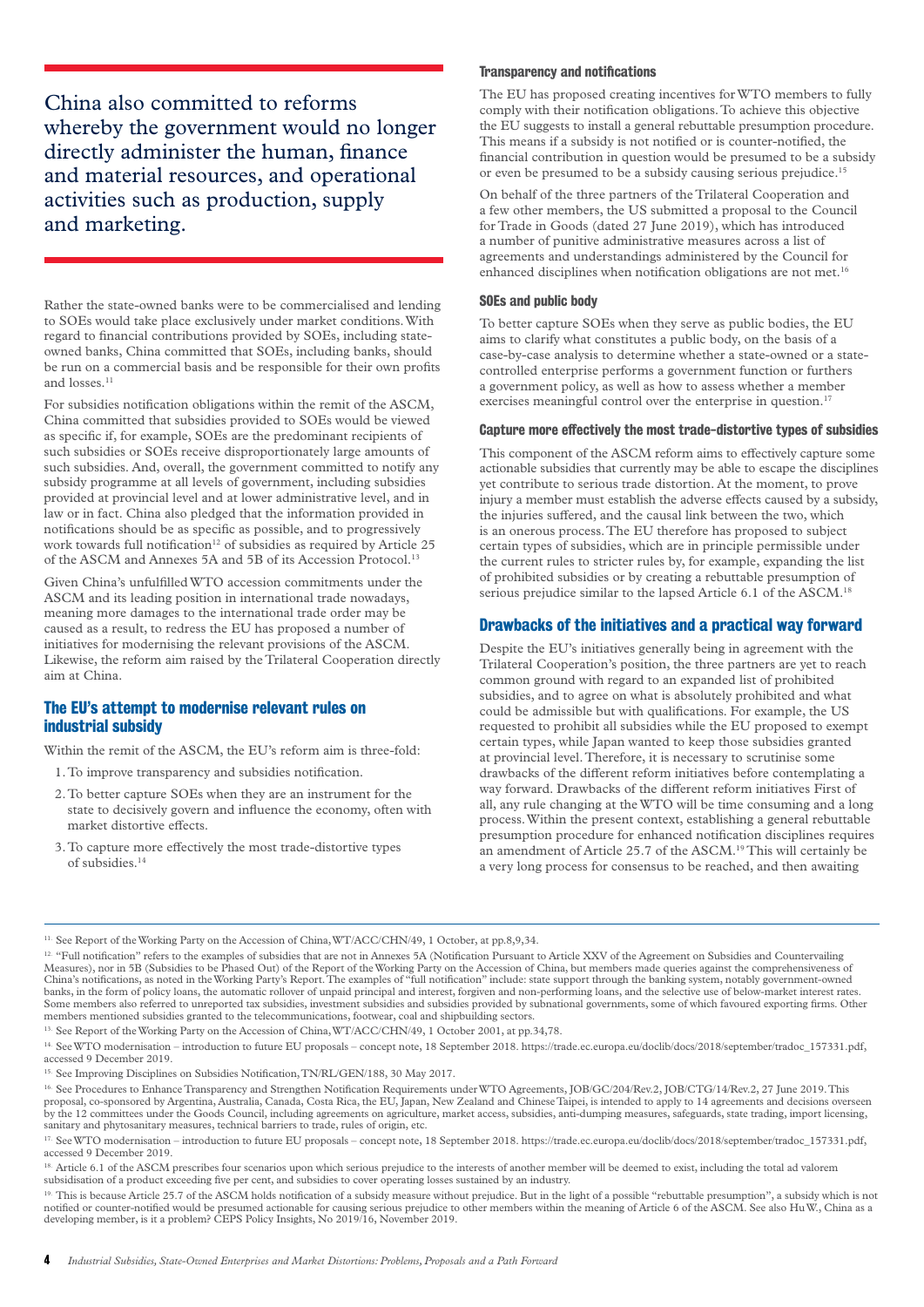acceptance of two thirds of the members–a legal procedure in its own right<sup>20</sup>-before the change could be incorporated in the ASCM.<sup>21</sup>

Secondly, at national level within the meaning of Part V of the ASCM members may seek to impose countervailing measures to redress the adverse effects caused by an actionable or a prohibited subsidy. However, their action is bound by the provisions of Article VI of GATT 1994 and the terms of the ASCM, as illustrated by the decisions laid down by the WTO Appellate Body in the case United States – Countervailing Duty Measures on Certain Products from China (DS437) as mentioned above.

Thirdly, there is a question whether special rules should apply to or exceptions be made for developing members. As mentioned above, the US led the proposal aiming to install a few punitive administrative measures for enhanced transparency across 14 agreements and understandings administered by the WTO Council for Trade in Goods. As a counter proposal, a number of members have already called for an "inclusive approach" to transparency on the grounds of developing members' constrained capacity in fulfilling their notification obligations.22 As a result the issue has spilled over into another WTO reform area– Special and Differential Treatment for developing members–which has itself been in an open-ended reform process since the Uruguay Round.

Fourthly, differences remain among the Trilateral partners in relation to expanded prohibited subsidies beyond Article 3.1 of the ASCM in a WTO-plus fashion. One can imagine that, as soon as national interests kick in, negotiations may hit an impasse. This caveat casts doubts on the plurilateral approach that the EU or the Trilateral Cooperation may elect for bringing forward their reform initiatives.

#### **A way forward**

Of course, the Trilateral partners share more consensus than differences. Indeed, together with like-minded members, the EU and the Trilateral Cooperation may go plurilateral so that their reform objectives would probably succeed more swiftly whenever consensus prevails. However, if China's participation in the plurilateral process is absent the efforts for enhancing subsidies disciplines would miss its target and become redundant. Thus, the Trilateral Cooperation may wish to convince China to join its reform process. But, then, China is certainly not regarded as a "like-minded" member by the EU, nor by the Trilateral Cooperation.

The Trilateral Cooperation has in fact aimed at isolating China, and therefore it has been trying to form coalitions among like-minded members in order to prevent China from circumventing possible punitive measures imposed by the Trilateral partners. When reading, for example, Article 32.10.5 of the United States – Mexico – Canada Agreement (USMCA), one may be surprised to discover the three parties are not only under obligation to inform each other should one of them negotiate an free trade agreement (FTA) with "a non-market economy", they are also essentially prohibited to conclude such an FTA. This is because if such an FTA is concluded, the USMCA will be terminated and replaced by a bilateral agreement between

the remaining parties without the one that concludes the FTA. It is evident that China is targeted as such a "non-market economy".23 Notably, ensuring transparency and taking appropriate action if the EU negotiates an FTA with a non-market economy is equally a US objective when negotiating a trade agreement with the EU.<sup>24</sup> It is therefore doubtful if the Trilateral Cooperation would reverse its tactic and invite China into the group.

China may not wish to participate in the Trilateral Cooperation or the EU's reform course, either. After all, it has its own WTO reform philosophy advocating development interests for developing members,25 which does not meet the EU's objectives of making the WTO more relevant and adaptive to a changing world, and strengthening the WTO effectiveness.<sup>26</sup> And, it is in striking contrast with the Trilateral Cooperation's objective of eliminating "unfair market distorting and protectionist practices by third countries".27 On the other hand, China has its own base of support, for example among the WTO developing members,<sup>28</sup> though one must concede that their trade powers are much less significant to China, compared to the Trilateral partners.

This being the case, a practical way forward to strengthen industrial subsidies disciplines will be to engage China and encourage it to expeditiously implement its outstanding WTO accession commitments with regard to subsidies notification obligations and SOE operations. Once this step is complete, one could see whether the country would be prepared to work towards further commitments for prohibiting other kinds of industrial subsidies, beyond those two prescribed by Article 3 of the ASCM.

Unlike the time during China's WTO accession negotiations<sup>29</sup>, presently the leverages available for the EU and the Trilateral Cooperation over China are limited. The key question is, what are the incentives for China to continue its reform path? Fulfilling its WTO accession obligations is one for credibility's sake, and living up to its aspiration as a defender of multilateralism is another. Only then can China claim its leadership role in improving global economic governance.

## **ABOUT THE AUTHOR**



**Weinian Hu is Research Fellow at Centre for European Policy Studies, Belgium.**

**She previously worked with a global bank in China, an inter-governmental organisation in Singapore, an NGO in Malaysia, and a public affairs agency in Belgium. She has served as team leader** 

**for the EU coordination of the Asia-Europe Meeting (ASEM), a multilateral political dialogue process.**

<sup>28.</sup> For example, China's proposal the Continued Relevance of Special and Differential Treatment in Favour of Developing Members to Promote Development and Ensure<br>Inclusiveness,WT/GC/W/765/Rev.2, 26 February 2019, was co-

<sup>29.</sup> China conceded to accept many WTO-plus obligations in order to accede to the WTO. For details, see Qin J. (2003), 'WTO-plus' obligations and their implications for the World Trade Organization system – an appraisal of the China Accession Protocol', *Journal of World Trade* Vol.37, No. 3, pp. 483-522.

<sup>20.</sup> https://www.wto.org/english/docs\_e/legal\_e/depositary\_guide\_e.htm, accessed 10 December 2019.

<sup>&</sup>lt;sup>21.</sup> As an example, it took 14 years for the "Paragraph 6 system" to be incorporated into the TRIPS Agreement (Agreement on Trade-Related Aspects of Intellectual Property Rights).<br>On grounds of public health, the "Paragra under a patent compulsory licence exclusively for the purpose of serving the needs of least developed countries when they have insufficient or no capacities in manufacturing pharmaceutical products. Members established the system in 2003 and the WTO General Council adopted it in 2005 and opened it for acceptance by members. On 23 January 2017, upon acceptance of the Protocol by two thirds of the members, the system became a permanent part of the Agreement. https://www.wto.org/english/tratop\_e/trips\_e/accept\_e.<br>htm, accessed 9 December 2019.

<sup>&</sup>lt;sup>22.</sup> See An Inclusive Approach to Transparency and Notification Requirements in the WTO, JOB/GC/218, JOB/CTG/15 JOB/SERV/292, JOB/IP/33 JOB/DEV/58, JOB/AG/158, 27 June 2019.

<sup>&</sup>lt;sup>23.</sup> According to Article 32.10.1 of the USMCA, a non-market economy is a country that on the date of signature of the Agreement (a) a Party has been determined to be a nonmarket economy for purposes of its trade remedy laws; and (b) with which no Party has signed a free trade agreement.

<sup>&</sup>lt;sup>24.</sup> See United States – European Union Negotiations, Summary of Specific Negotiation Objectives, Office of the United States Trade Representative, January 2019, at p.14.

<sup>&</sup>lt;sup>25</sup>. See China's proposal on WTO reform published in May 2019. Among others, it argues for safeguarding the development interests of developing members, particularly in the areas of agriculture, trade remedy rules, fisheries subsidies, e-commerce and new issues, such as investment facilitation. See China's Proposal on WTO Reform, WT/GC/W/773, 13 May 2019.

<sup>26.</sup> See WTO modernisation – introduction to future EU proposals – concept note, 18 September 2018. https://trade.ec.europa.eu/doclib/docs/2018/september/tradoc\_157331.pdf, accessed 9 December 2019.

<sup>&</sup>lt;sup>27.</sup> Trilateral trade ministers have stated that their cooperation would be in the WTO and in other forums in order to achieve their objective through consensus building. See Joint<br>Statement by the US, European Union and states, accessed 8 December 2019.